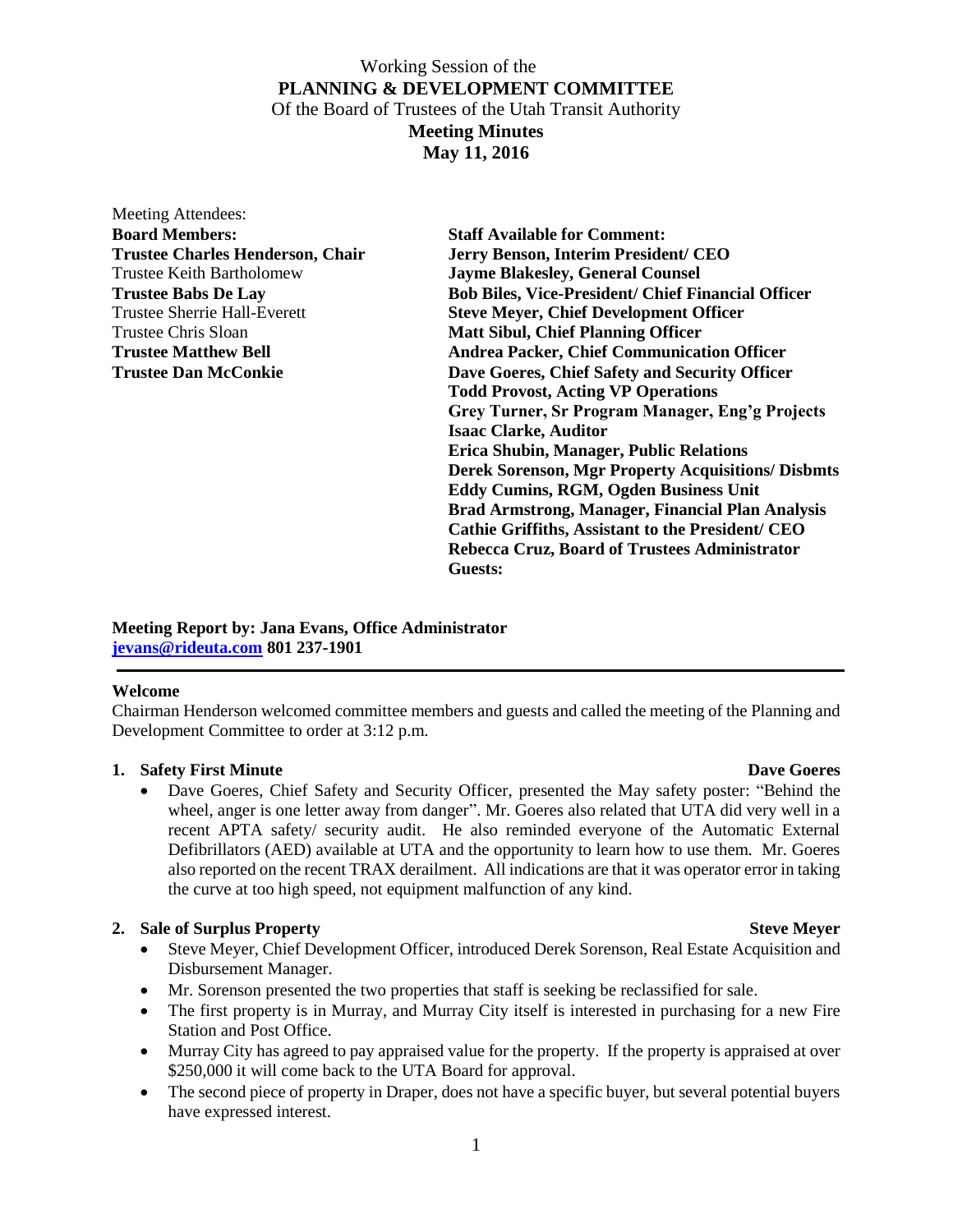This is vacant land that was used by IFA for storage prior to UTA purchase. There are two pieces of property on either side of a trail. The small piece on one side of the trail is landlocked and an adjacent landowner has expressed interest in this piece.

Trustee DeLay made the recommendation that this property reclassification go to the full board for approval.

Chairman Henderson requested an update from Mr. Sorenson on the Meadowbrook property sale. Mr. Sorenson related that the construction has proceeded as planned and the developer has requested the next property transaction of \$1.2M which is expected to take place soon.

## **3. TOD** Review Steve Meyer

- Jerry Benson, Acting President/ CEO, reviewed the proposed Board work plan schedule with regard to TOD.
- According to the schedule, May is the TOD program history review, which Mr. Benson gave in brief.
- The regulations involved in TOD were reviewed both federally and state law.
- UTA's early goals were to build ridership and add revenue to the authority. With the learning process on TOD, new goals have come to light including furthering the master planning goals of UTA's stakeholder cities.
- The active projects were reviewed including Clearfield Station, Salt Lake Central, 3900 South Meadowbrook (East), Jordan Valley Station, Sandy Civic Center Station, South Jordan Station, and Provo Intermodal Center.
- Potential projects including Ogden Transit Center, Roy Station, North Temple Station, 2100 South Central Pointe Station, 390 South Meadowbrook (West), Draper Town Center Station, American Fork Station, and Orem Intermodal Center were reviewed.
- Five sites: Ogden IMC, Farmington Station, 500 West North Temple, 1300 South Ballpark, 3900 South Meadowbrook (West), that have been with a developer with no action for some time and are being reclaimed. These properties will be reevaluated and perhaps offered again for development.
- TOD 101 is going to be on the Board Retreat agenda in June.

This TOD history review will go on to the full Board this month.

## **4. Prop One Service Plan Update** Matt Sibul

- This is an update on the Prop 1 service plans for Davis/Weber and Tooele counties.
- The UTA plan began well before the vote and has continued since the vote with public meetings, defining the community priorities, etc.
- Eddie Cumins, RGM Ogden Business Unit, presented the public input and results in service improvements and service oriented investments in Davis/Weber counties. Community priorities were described to include increase span of service (9 pm or later), improve frequency (30 minute service or better), and provide more weekend service.
- Service oriented investments were listed including new bus purchases, new bus stop shelters and amenities installed, implementing bike share and create new bike trails/lanes, and wayfinding improvements.
- Mr. Cumins discussed the new trolley style bus that the public has shown interest in for some routes in greater detail.
- The proposed Prop 1 implementation schedule was shown. Some of the improvements will require additional equipment, so will by necessity take longer to implement, but many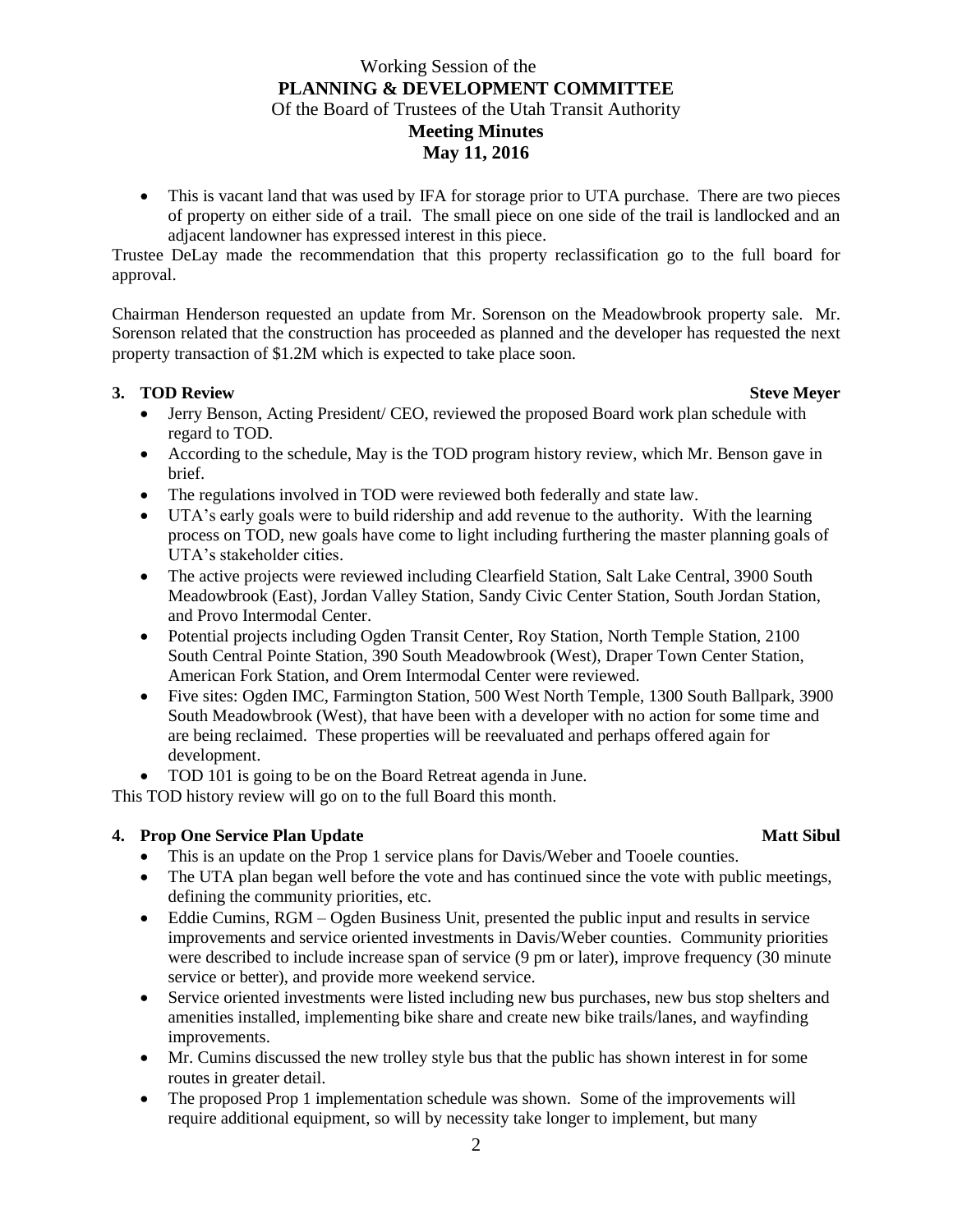improvements, such as bus stop improvements and improved span of service, can take place sooner with existing equipment.

- The planned 15% increase in service was briefly delineated. The proposed new bus equipment including five ski buses, four Trolley style buses and nine regular buses were discussed.
- The proposed funds distribution over three years was shown.
- The Tooele County proposed service enhancements were presented by Chris Chesnut, Manager of Service Planning.
- The Tooele "tailored" approach was shown. While the funds should start arriving a little later, UTA has developed savings and a CMAQ funding grant to start the service improvements in June with expanded hours of operation on the Tooele County Shuffle.
- Customer discussions will also continue in June to identify what is working and where UTA can improve. The Education and Communication Plan is expected to be implemented in September.
- The addition of measured mid-day service to Salt Lake, starting with demand response and with the plan to add peak trips as appropriate, was presented and discussed.
- UTA has assisted Tooele City on designs for bike lanes. Design work on bus stops will begin within the next month.
- The proposed distribution of funds over three years was shown.
- Mr. Sibul stressed that UTA and our stakeholders want these improvements to be very visible with a logo "brought to you by Prop One" prominently displayed on all new projects.

## **5. Grant Application System Designation Charles Henderson**

- No changes are proposed.
- **6. Review April 13, 2016 Meeting Report Charles Henderson**
	- The minutes were reviewed.

### **7. Review of April Goal Dashboard Steve Meyer** Steve Meyer

- The dashboard includes two goals that are both green at this time. The Strategic Goal#1: Completion of Two Station Area Plans in Coordination with the Metropolitan Planning Organizations, was described as on schedule with the study underway in Provo/Orem BRT corridor and working with metropolitan planning organizations to determine the second site.
- Strategic Goal#3 Complete Three Projects Identified in UTA's First/Last Mile Study is described as on schedule with several bike projects completed and the project list from this study is being used to develop a TIGER grant application.

## **8.** Retreat Planning Discussion **Matt Sibul**

- The draft agenda for the Board Retreat, which will take place in Davis County in June was shown for review.
- Chair Burton has reviewed the agenda and suggested a few minor changes. He also wanted the Planning and Development Committee to have begun work on the goals before the retreat.
- Mr. Sibul handed out the goal/budget schedule for 2016.
- The retreat agenda is more that can be done in a half-day session, but should be slightly less than a full day of work.
- Mr. Sibul also reported to the committee on the two transit academies that have been scheduled in the next four weeks and invited the Board Trustees attendance.

3